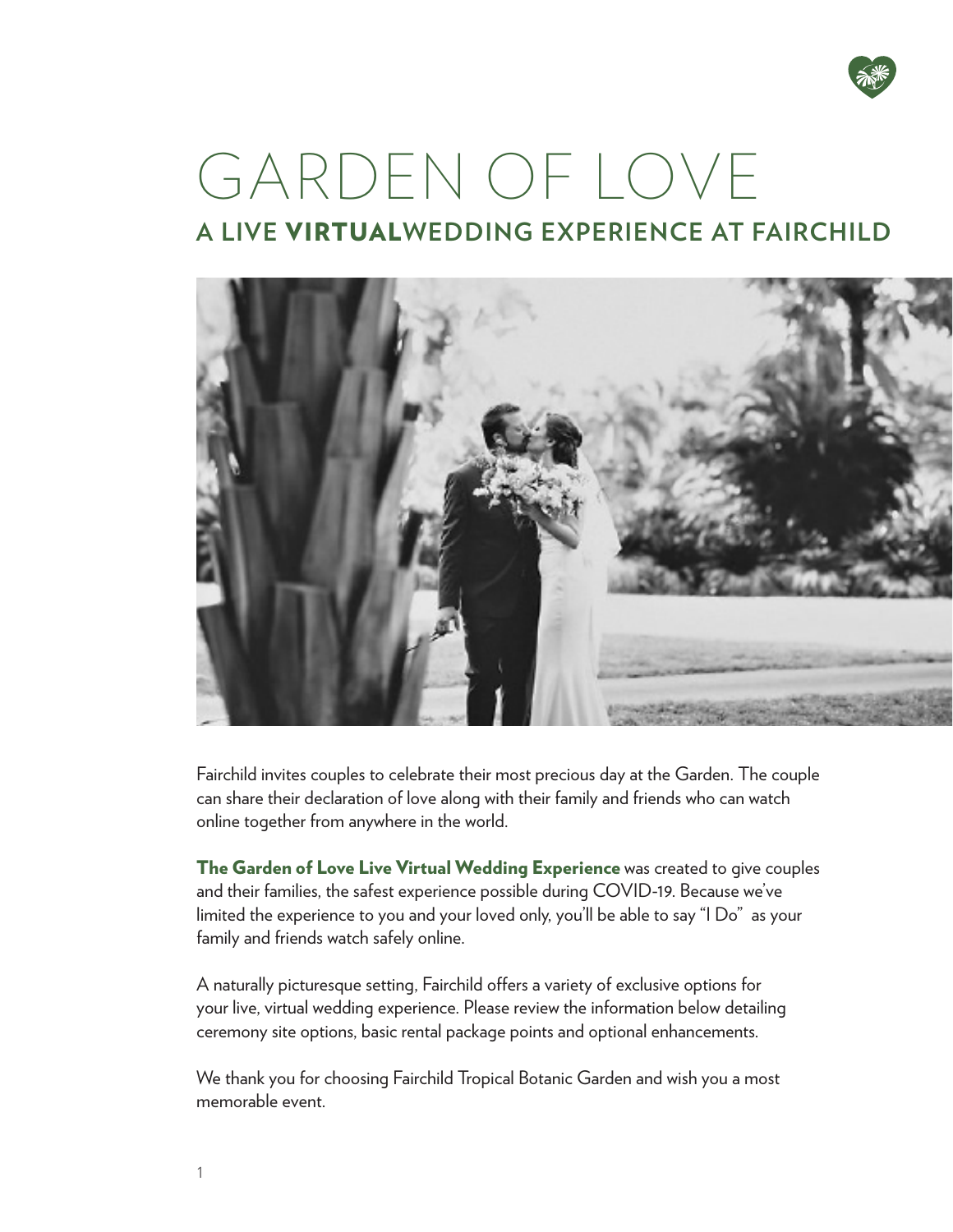

# **A LIVE** VIRTUAL **WEDDING EXPERIENCE**

# BASIC PACKAGE \$2,200

# EXCLUSIVE CEREMONY SITE LOCATIONS (CHOOSE ONE)

- Bailey Palm Glade, Allée & Overlook Vista, Sunken Garden, Stone Arch, Chihuly Sculpture inside Conservatory
- 45 minutes at your private ceremony site
- Couple Only in Attendance (family and friends on Livestream only)

#### PRIVATE LIVESTREAM FEED WITH LINK TO SHARE WITH FAMILY AND FRIENDS

- Two videographers streaming live (wide shot and close-up cameras)
- Two microphones provided (one for officiant and one for couple)
- Lighting provided
- Live broadcast to YouTube/Vimeo/Facebook
- Recording of the event on Vimeo provided

# ALSO INCLUDES

- Pick two of your favorite songs to be played at the beginning and end of the ceremony
- Virtual Prosecco Toast with family and friends

# UPGRADES

- Small Bouquet of greens from the Garden: \$55
- Boutonniere: \$12
- 6" Wedding Cake: \$125
- Wedding Photography: \$995
	- Ceremony photos and one hour of formal photography within the Garden
	- Editing of all images with digital album
- Ceremony Musician: \$250
	- Select from: violin or acoustic guitar or harp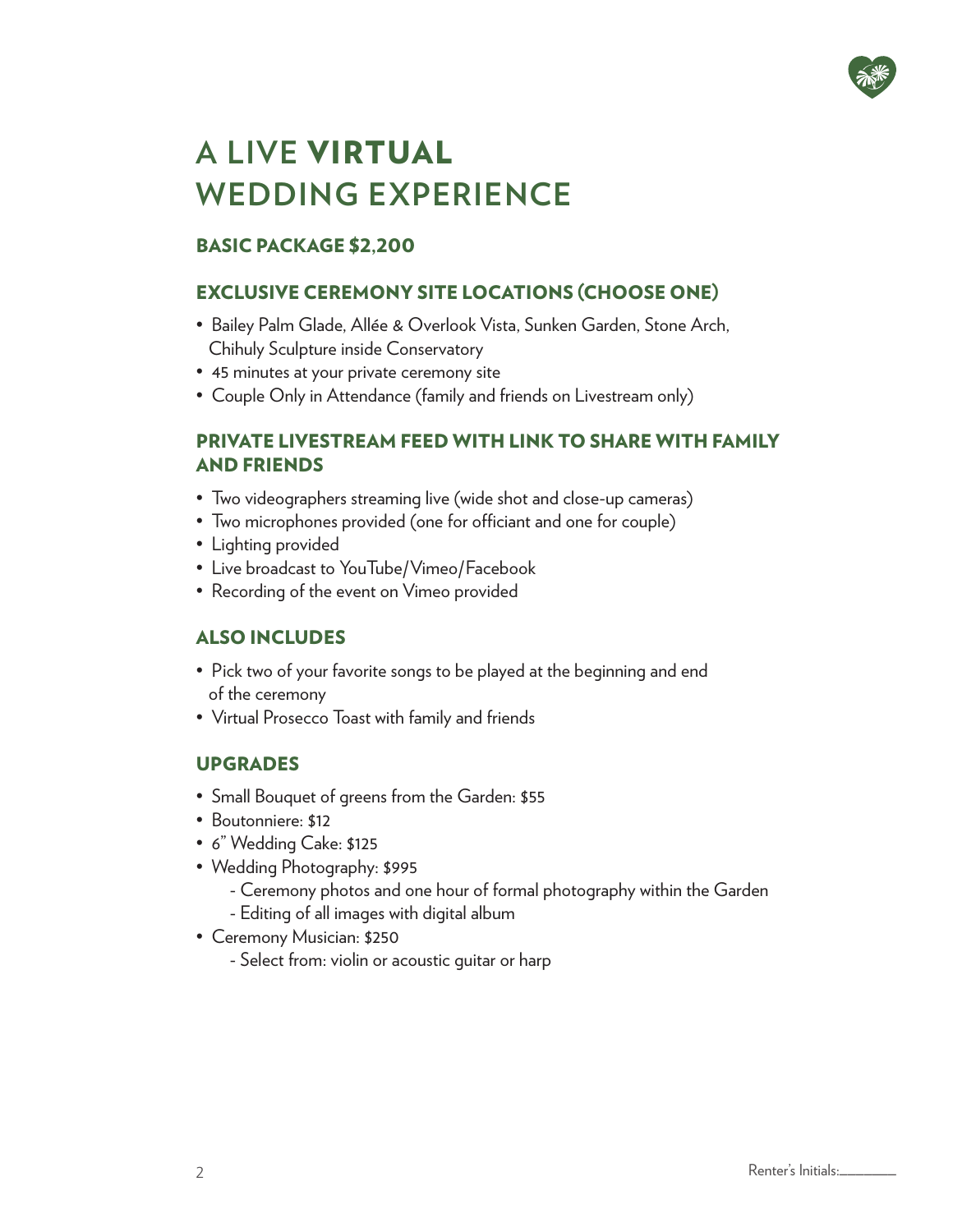

#### NOT INCLUDED

• Officiant – feel free to choose your own or ask for suggestions

• A certificate of insurance for \$1,000,000 combined public liability for personal injury and property damage naming Fairchild Tropical Botanic Garden, 10901 Old Cutler Road, Miami, FL 33156, as additionally insured, is required and must be provided by the renter and received by Fairchild no later than one week prior to the event. Please purchase your certificate of insurance by contacting WedSafe at 1-877-723-3933 or at www.WedSafe.com.

#### FEE SCHEDULE

- Payment in full to be remitted with signed contract. Payment is non-refundable.
- All fees are subject to 7% Florida sales tax.

#### WEDDINGS AVAILABLE

Tuesday, Thursday, Saturday, Sunday: 7:00 a.m. to 9:00 a.m. Monday through Sunday: 4:30 p.m. to 7:00 p.m.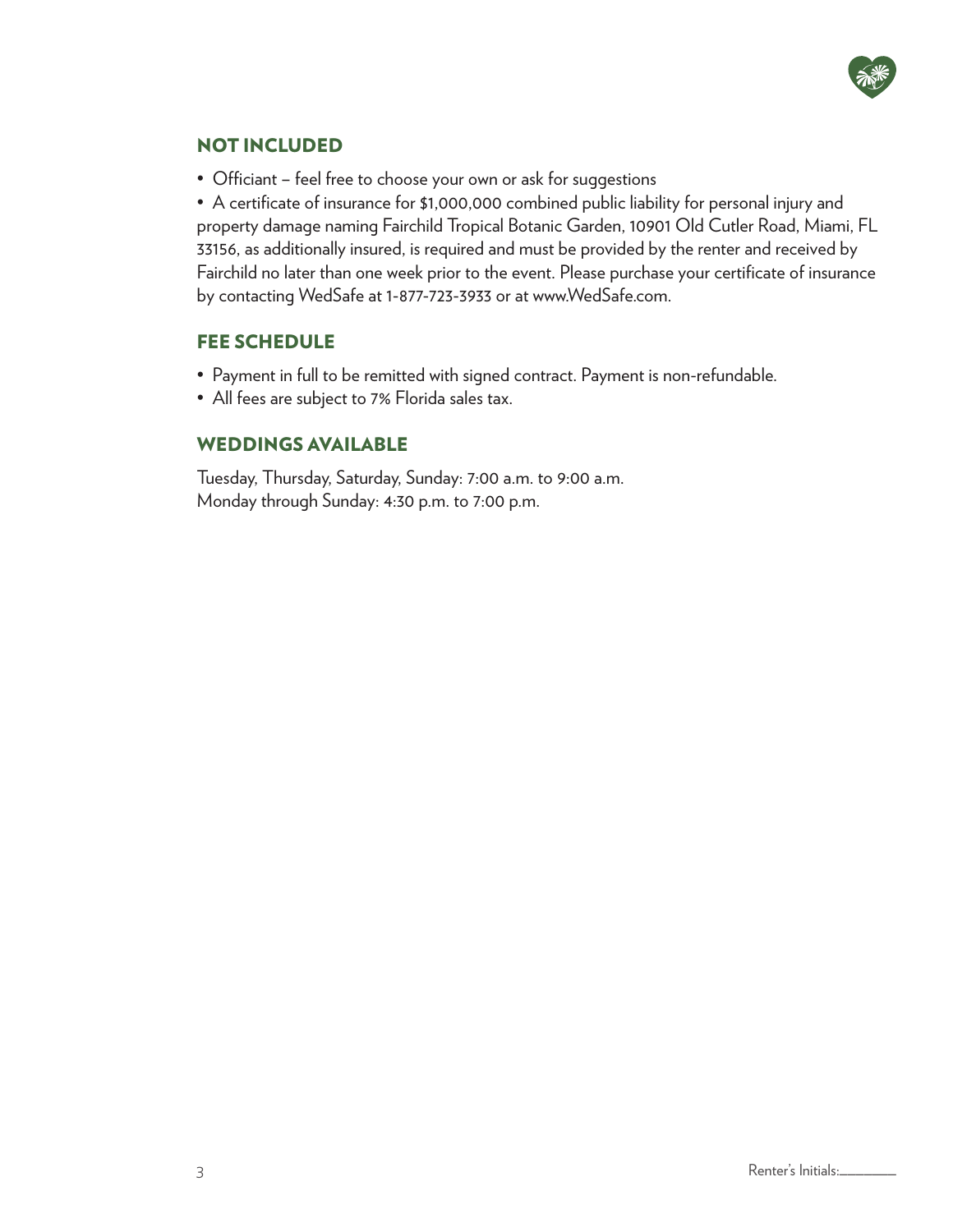

# VIRTUAL CEREMONY GUIDELINES

Rental is for Fairchild Tropical Botanic Garden facilities only and does not include any supplies or services other than those specifically included in the Basic Package and Ceremony Guidelines.

- This agreement is only for a wedding ceremony in the locations contained herein.
- All ceremony areas are outdoors and subject to weather conditions. A rain contingency plan must be arranged with the Fairchild wedding professional prior to event date.
- Basic package fee is for the wedding couple only to be in attendance. Family and friends may watch via Livestream.
- Request for additional guests to be discussed with the fairchild wedding professional prior to event date. If permitted, additional fees will apply.
- The wedding couple should enter Fairchild through the designated gate as discussed with the Fairchild wedding professional (either together or separately).
- Couples can arrive together or separately. Garden representatite can coordinate the arrival and ceremony schedule. No official staging area.
- Couple must wear masks upon entering in the Garden and may remove them once the ceremony is ready to begin. Couple must follow CDC guidelines, visit www.cdc.gov for more information.
- Garden and videography team will wear masks and carry hand sanitizer throughout the ceremony experience.
- Seasonal art exhibition may be installed in the Garden at the time of your event. Art pieces may NOT be removed or altered in any way.
- Request to relocate contracted ceremony site may be requested at any time but NOT guaranteed to be approved.
- Take advantage of the beautiful natural setting you have selected for your wedding. Decorations such as potted plants, arches, chuppas, altars, gazebos, flower displays, etc. are not included nor permitted for a live virtual wedding experience.
- Additionally, Fairchild does not permit the following decorations on site (no exceptions). These include flower petals, confetti, glitter, birdseed and rice.
- Fairchild does not permit use of personal and professional drones in the Garden.

#### Music & Sound Abatement

Fairchild is situated in the residential section of the City of Coral Gables. We also have neighborhoods that abut the Garden's boundaries. The City has laws regarding noise abatement (City of Coral Gables Code 1958, §§ 19-1, 20-23), which are strictly enforced. No amplified music or DJs are allowed during our regular hours of operation. Guests visiting Fairchild should not be disturbed by your event's music. NO EXCEPTIONS.